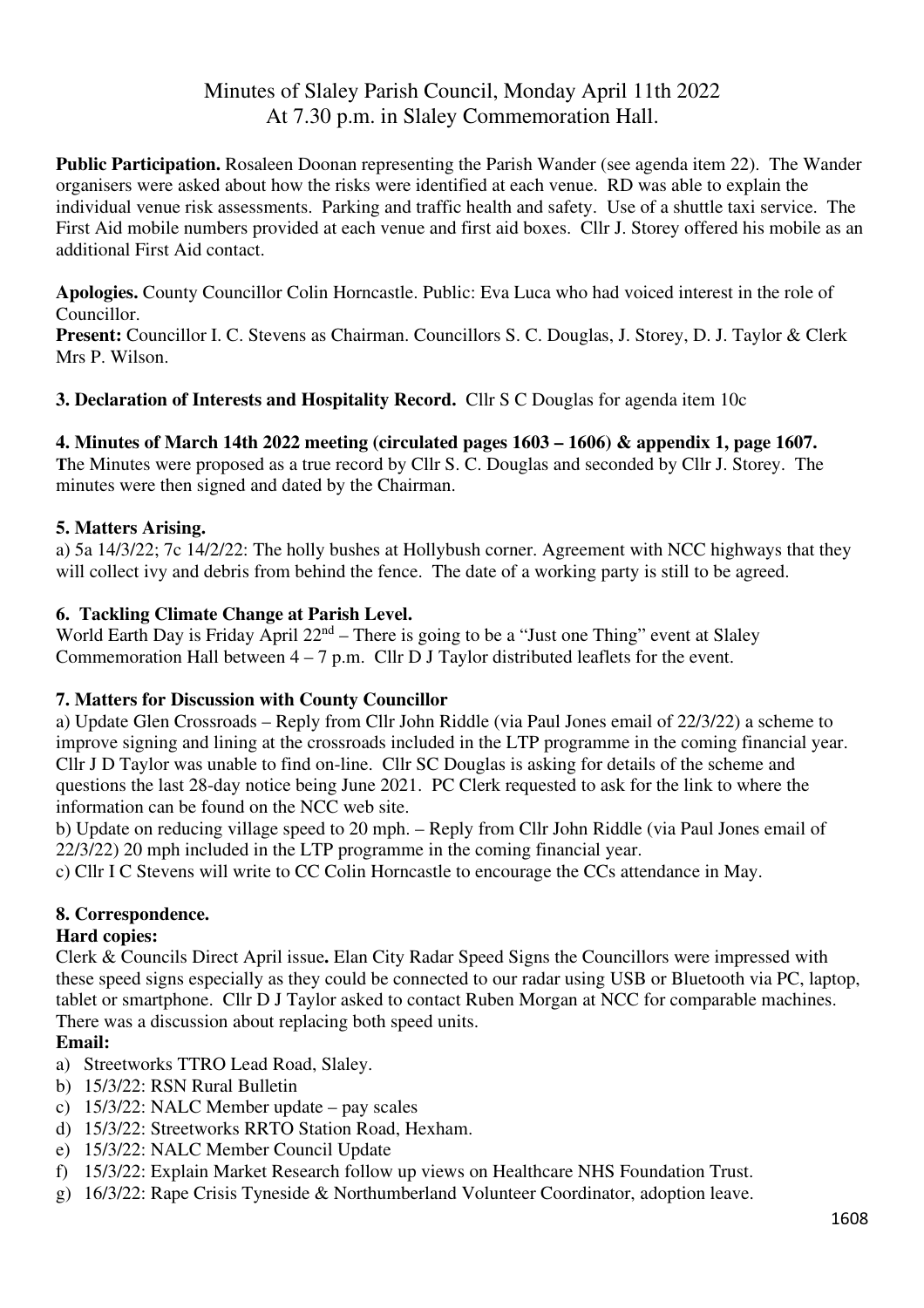- h) 18/3/22: CAN Enews
- i) 18/3/22: Forestry Commission March newsletter
- j) 22/3/22: RSN Rural Bulletin
- k) 22/3/22: NALC Enews
- l) 22/3/22: Streetworks TTRO Princes Street, Corbridge
- m) 28/3/22: Kate Pawley North East's bid unsuccessful
- n) 29/3/22: TSN Rural Bulletin
- o) 30/3/22: NCC Northumberland Local Plan Adoption
- p) 30/3/22: NALC Enews
- q) 1/4/22: NCC Climate Change April newsletter
- r) 1/4/22: CAN Enews
- s) 1/4/22: NCC Support for Tree Planting in parish
- t) 4/4/22: NCC Planning Validation Checklist Re-consultation 81 pages reply by 17/4/22
- u) 5/4/22: RSN Rural Bulletin
- v) 5/4/22: NALC Member Update

#### **9. Financial Report.**

a) April & Year End payroll paperwork

b) Invoices received & paid since March meeting

NCC weekly playground inspections during March £100.69

TP Jones & Co LLP payroll preparation January – March £46.80

Slaley Commemoration Hall meetings Feb & March £36.50

Clerk's annual expenditure £370.37

c) Invoices to be paid: None

d External audit arrangements received for PKF Littlejohn LLP Audit date is 1/7/22.

Form 2 completed and emailed to Councillors 11/4/22 – error in a date & web site – to be resent.

e) Year End income and Expenditure attached as **appendix 1/110422, page 1613.** 

f) Annual Asset Register.

g) Annual Risk Assessment. Cllr D J Taylor suggested the Risk Assessment layout could be improved - August meeting was suggested for a review.

#### **10. Queen Elizabeth II Platinum Jubilee.**

a) Report by Cllr I C Stevens who facilitated the public meeting of Saturday April 9th. 10 attendees wanted a community event, including a scarecrow trail depicting a royal theme. Something at the Rose and Crown and or Slaley Commemoration Hall. The proposed film was thought to be inappropriate for a family audience. Cllr S C Douglas had taken notes which could be added to the Jubilee web page and given to the May Slaley News. There was a general discussion about the involvement of the Parish Council in the organisation of the proposals. If the PC was the organiser then a Risk Assessment and Insurance would be needed. Cllr I C Stevens said that although the PC would fund the hire of Slaley Commemoration Hall for the meeting he was acting as a private citizen rather than a Councillor when he facilitated the meeting, he felt that without his input there was no-one willing to co-ordinate the various strands of a celebration. b) Request for funding came in by Slaley Film Club. At the time of the meeting there were no other formal requests for a PC grant.

c) 15/3/22: Cost of wooden parish seats – Hexhamshire man no longer makes. Looked on line and emailed prices. Councillors wanted a locally made seat – made by whom? Cllr J. Storey reported that the seat on the B6306 was showing signs of wear and thought it should be replaced. Cllr I C Stevens to make a list with prices.

d) Email 5/4/22 Recycled plastic benches by Rob Dimambro. The Councillors thought that the "Picknick table" make from recycled material could be an asset at Slaley Commemoration Hall. Clerk to find the local company.

e) Something which came out of the First Aid Training is the "6 minutes needed" to get to a Defib, collect the machine, get back to the patient and get the machine fixed to the patient. Cllr S C Douglas from the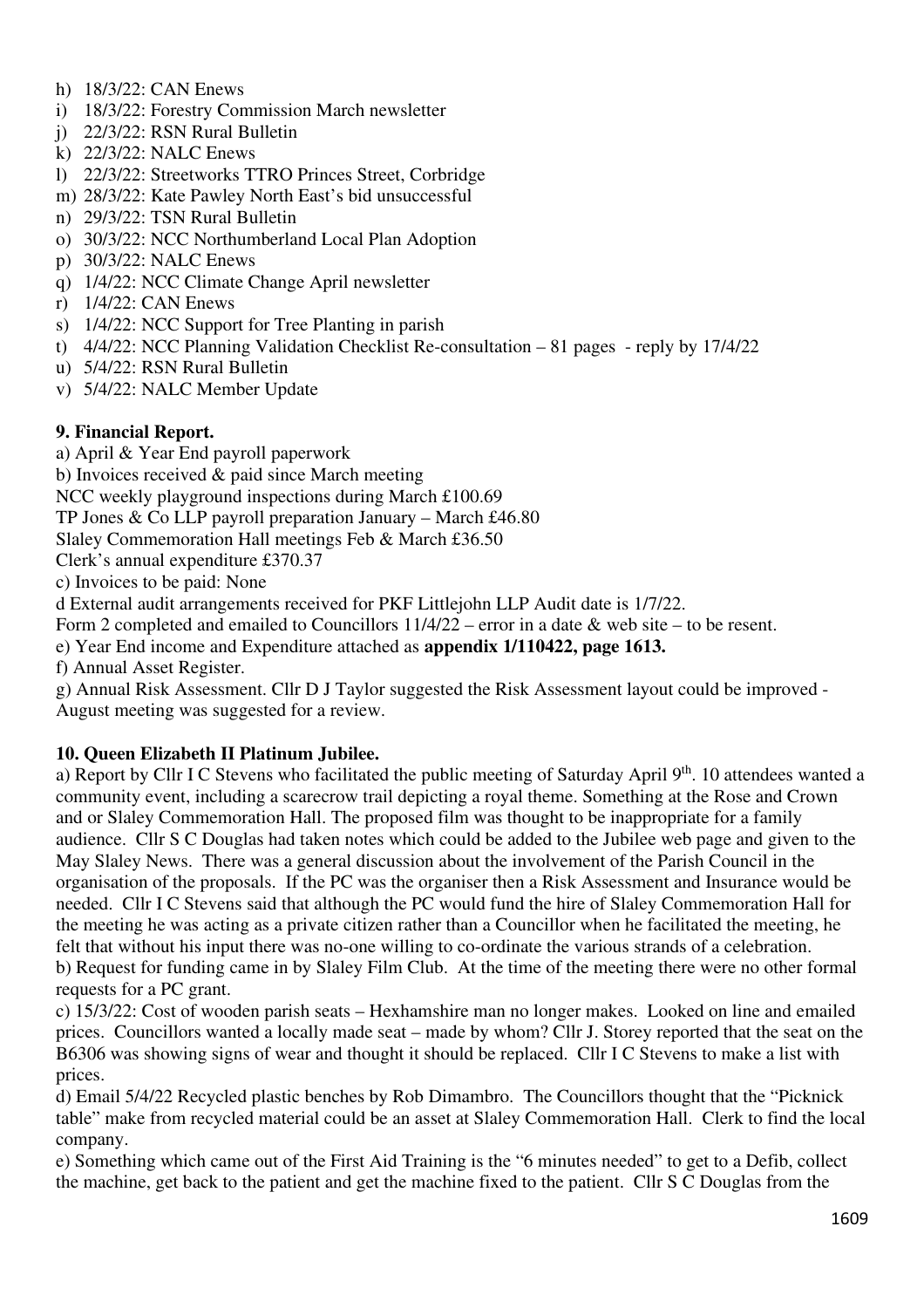Trygill area and three members from Wooley area all said this was impossible – More parish Defibs could be a fitting tribute to the Platinum Jubilee was suggested. The Councillors discussed this and the Slaley Hall area was also suggested as a weak spot – Cllr D J Taylor to enquire as to the number of Defibs at the hotel, both golf courses and holiday accommodation. This suggestion would remain under review.

### **11. New Planning Applications.**

**22/01133/FUL:** Single storey extension. Ashton Byre, Townfoot, Slaley NE47 0BQ. Mark Baldwin. No objections.

#### **Decisions from planning**

**21/04771/FUL & 21/04772 LBC:** Construction of a garden room, replacement staircase, internal alterations to particians and walls to ensuite bathrooms and kitchen. Repairs to existing windows and installing secondary glazing. Refurbishment of barn to form fitness room, den and utility room. Re-slating the roofs, repairing floors, stalling rooflights and new stairs. Shield Hall, NE46 1TU. Applicant Gary Hall. **Granted** 

**22/00321/FUL:** Single storey side extension at rear providing utility room. Deneside, Wooley, Hexham. NE46 1TY. Applicant Sophie Betts. **Granted.**

**21/03782/FUL:** Conversion of outbuilding to guest accommodation, East Ridley Hall, Strothers Bank Slaley. Applicants Mr & Mrs Paul Spencer. **Granted** 

**21/02682/OUT:** Resubmission: Outline application for development of up to 3 detached dwellings (all matters reserved) Land west of Rose Cottage, Wooley Road, Hexham, Applicant Mr. A. Garvey. **Granted.** 

#### **12. Social Media Report - Cllr I C Stevens & Slaley Web Page Report - Councillor S.C. Douglas.**

Facebook – Cllr D J Taylor emailed Mrs P. Goodwin whose email account is still associated with the PC Facebook. Mrs. Goodwin replied by email 2/4/22, that she would look into this. No update.

#### **13. Defibrillator Update– Monthly check list attached as appendix attached as appendix 2/110422, page 1614.**

a) The monthly NEAS check was completed by Cllr Storey. The date on the pads in the Defib is November 2023 and date on replacement pads 2024-10.

b) Report of First Aid Training by NEAS on Thursday April 7<sup>th.</sup> Eleven of the twelve delegates undertook the training. Eight were members of the parish. The NEAS trainer checked the Defib in its cabinet and whilst it was cold the Debit battery was showing no sign of power loss.

#### **14. Update games/play area within school grounds.**

a) PC Clerk emailed Stephen Wardle 15/3/22 and asked for weekly inspections to begin outside of school hours. Weekly Inspections began again in March – circulated to Headteacher & Cllr I C Stevens. b) Slaley School Head-teacher contact the PC Clerk and asked if a Risk Assessment had been undertaken when the Community took over the school grounds outside of school hours. The Community Trust worked with the School Governors and PC in funding the equipment with grants from the Housing Developers Fund. Climbing frame, BMX track (since removed and made into a footpath) table tennis, tennis stands and net and basketball stands. The PC took over in September 2011 and since then have paid for grass cutting around the BMX/footpath area, Community insurance, annual inspection and weekly inspections + the Community Agreement. This all indicates there must have been a risk assessment.

#### **15. Parish Council Vacancies**

Eva Luca, Lynda Sale & Steve Percy had all been invited to attend the meeting. It was decided to readvertise.

#### **16. Neighbourhood Plan**

The Income & Expenditure breakdown attached as **appendix 3/110422, page 1615.** PC Clerk asked if the amounts on the breakdown showed the correct amount and not be rounded up. Report of meetings 2-4 p.m. Sunday April  $3^{rd}$  & 5 – 7 p.m. Thursday April  $7^{th}$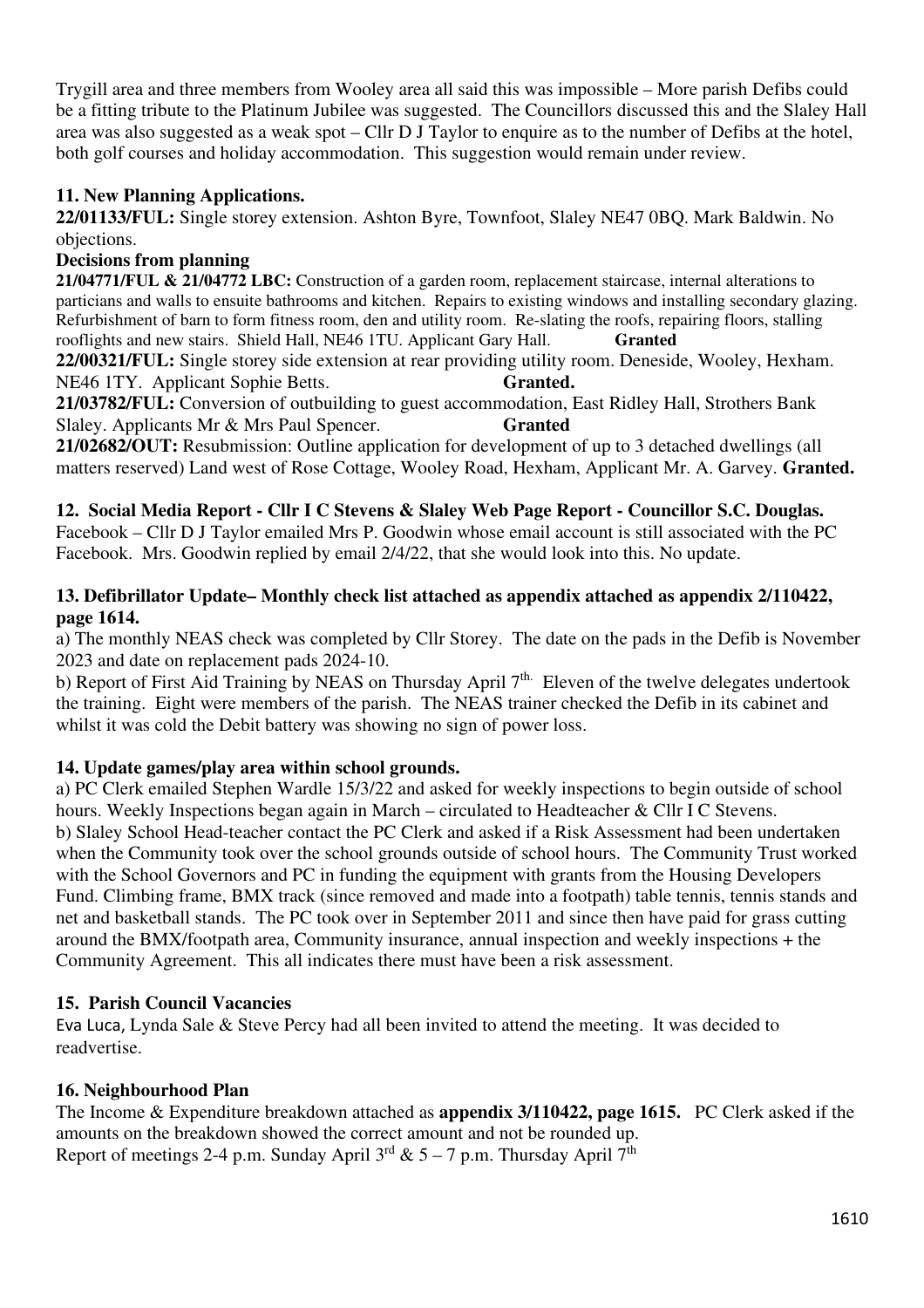An email account has been established for the Group. Some useful observations had been provided from the meetings. Minutes from the meetings will appear on the web site.

### **17. Litter Pick Saturday & Sunday 9th & 10th April.**

Sacks, Gloves, Pickers and Hi Viz jackets collected from Tyne Mills on Friday April 8<sup>th</sup> and left at Slaley Commemoration Hall together with Risk Assessment to be signed by everyone taking part. This year any large or unusual items to be recorded by a detailed description of where found. This given to Clerk to be forwarded to NCCs Recycling Officer who felt that people were emptying their garages and gardens for a free collection by NCC. The most unusual item prize for a 'House letter box' went to the Abdelnoor family. Reports of fly tipping on B6306 south of Trygill by Keith Brewster including a TV and car-tyre thrown over a fence were all sent to Adam Keen at NCC. Two rolls of 100 bags had been provided but they disappeared from the Litter Pick box. There were considerably less people taking part and less litter bags at the Hall than in previous years despite notices and an article at the top of page 4 of April's Slaley News. Collection of litter has been requested and the equipment returned to Tyne Mills. PC Clerk was thanked for the organisation of this annual event.

### **18. Woodland Protection Group**

20/3/22: Email from Cllr J. Storey asking for volunteers for Saturday  $26^{th}$  & Sunday  $27^{th}$  March to assist the Police with their observation activities.

28/3/22: Email received from Cllr J. Storey informing the PC of the success of the two-day operation 14 volunteers + 17 Northumbria Police officers.

### **19. Joint meeting**

**Monday June 13th** in Cllr Glen Sanderson's diary to come out to Slaley. He has asked the Clerk to provide an indication of what the two Councils wish to discuss with him. Both Councils wish to discuss the Glen crossroads. Healey planning issues. Slaley 20 mph rollout. Environment issues. Solar panels. Emergency Hub etc. Cllr D J Taylor suggested a meeting with Councillors from Healey PC before the June meeting.

# **20. Slaley Commemoration Hall Update by Cllr D J Taylor.**

Approved minutes from January 19<sup>th</sup> attached as **appendix 4/ 110422, page 1616.** The contract with Ryton Construction has been signed today and work is expected to begin after Easter. Reminder of the April Artisan Market on April 27th

#### **21. Slaley Parish Plan; Action Plan April 2022 Update. Draft attached as appendix 5/110422, page 1617.**

There were no amendments or additions to the circulated Update.

# **22. Slaley Parish Wander - Sunday June 12th**

**As requested a copy of** previous minutes, the Constitution the Risk Assessment. An amendment was suggested for the Risk Assessment. 'Carers' rather than Parents. PC letter signed by Cllr D J Taylor (March Chairman) sent to RD & PW asking if they would form a sub-committee of Slaley Parish Council. Minutes of March 8th meeting **attached as appendix 6/110422, page 1618.** Date of next meeting 12/4/22**.** *See Public Participation above***.** The Councillors agreed to the Wander being organized by a sub group of the Parish Council.

# **23. AOB**

a) Clerk reported 15/3/22, the top hinge of the right-hand door of the Parish Council Notice Board in the corner of Slaley churchyard has come off. Cllr I C Stevens made a repair.

b) Parish Council report in Slaley News – was recorded on page 3 of the April issue.

c) Email 5/4/22 details of the Tommy planter (from April  $12<sup>th</sup>$  2021 minutes agenda item 8) New prices -Small planter/ Christmas tree £99.99 + delivery. Large planter £149.99 + delivery. – Once a decision is